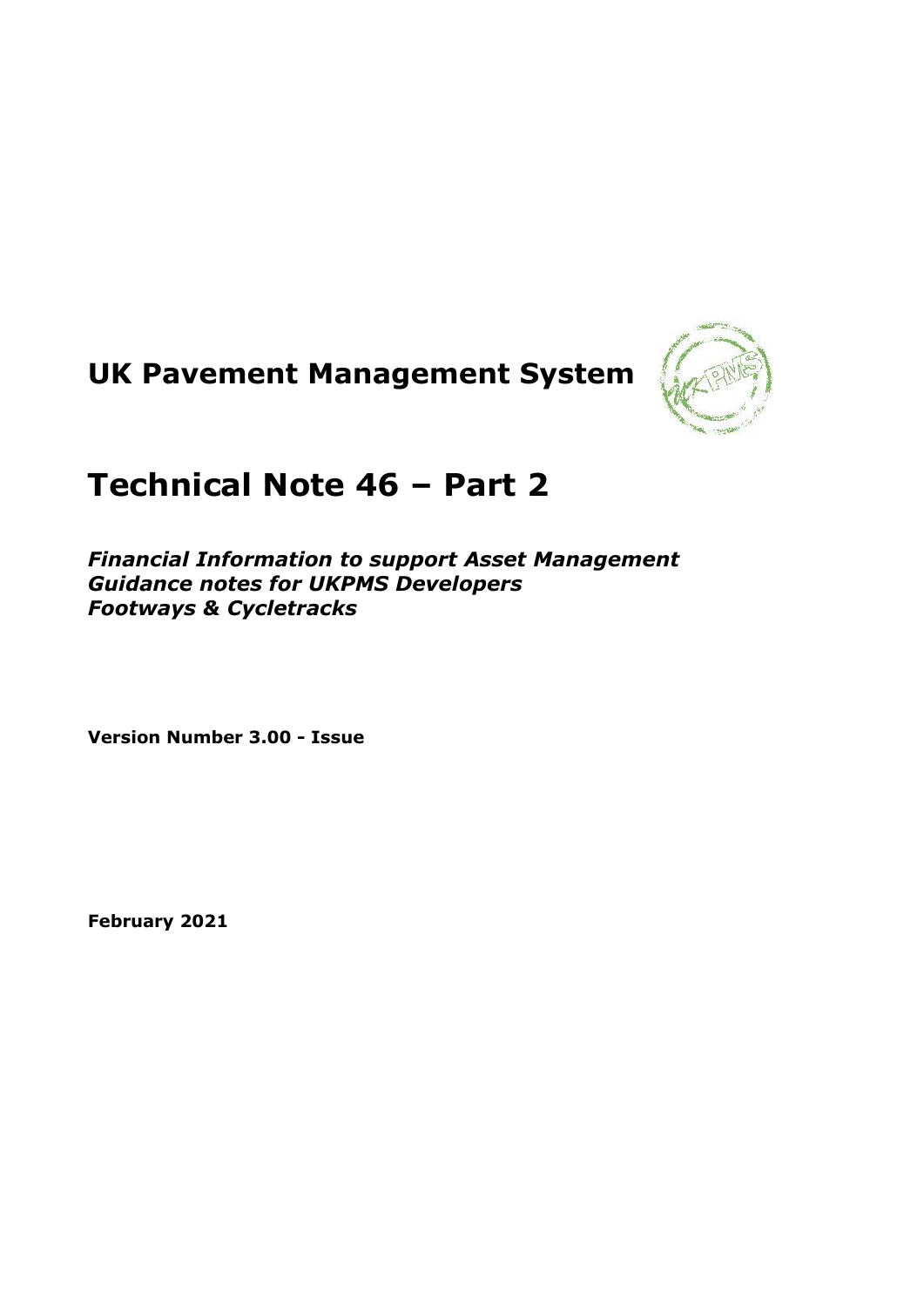

# **Document Information**

| <b>Title (Sub Title)</b> | Technical Note 46 - Part 2                                     |  |  |
|--------------------------|----------------------------------------------------------------|--|--|
|                          | Financial Information to support Asset Management              |  |  |
|                          | Guidance notes for UKPMS Developers                            |  |  |
|                          | Footways & Cycletracks                                         |  |  |
| <b>Author</b>            | Ro Cartwright, Mike Gibb & Chris Spong                         |  |  |
| <b>Description</b>       | This Technical Note provides guidance for UKPMS Developers to  |  |  |
|                          | produce footway and cycletrack information required by HAMFIG. |  |  |

# **Document History**

| <b>Version</b><br><b>No</b> | Status | <b>Author</b> | <b>Date</b> | <b>Changes from Previous Version</b>                |
|-----------------------------|--------|---------------|-------------|-----------------------------------------------------|
| 0.01                        | Draft  | <b>RAC</b>    | 18.06.13    | First draft based on 2012/13 version but revised to |
|                             |        |               |             | remove date specific references so that the         |
|                             |        |               |             | Technical Note applies to any year from 2013/14     |
|                             |        |               |             | onwards until further notice.                       |
| 0.02                        | Draft  | <b>RAC</b>    | 05.07.13    | Transferred to new template.                        |
| 0.03                        | Draft  | <b>RAC</b>    | 31.07.13    | Reviewed by JMG                                     |
| 1.00                        | Issue  | <b>RAC</b>    | 21.08.13    | Ratified by HAMFIG at their meeting on 19-Aug-13    |
| 1.01                        | Draft  | <b>RAC</b>    | 14.01.19    | The website references have been updated            |
| 1.02                        | Draft  | <b>RAC</b>    | 18.01.19    | Reviewed by CCS                                     |
| 1.03                        | Draft  | <b>RAC</b>    | 12.03.19    | References to CIPFA documentation have been         |
|                             |        |               |             | updated                                             |
| 2.00                        | Issue  | <b>RAC</b>    | 18.03.19    | Ratified by Chris Allen-Smith for HAMFIG            |
| 2.01                        | Draft  | <b>RAC</b>    | 02.02.21    | Draft based on version 2.00 but revised as follows: |
|                             |        |               |             | Website references updated<br>٠                     |
|                             |        |               |             | References to archive documents removed             |
| 2.02                        | Draft  | <b>RAC</b>    | 10.02.21    | Reviewed by CCS                                     |
| 3.00                        | Issue  | <b>RAC</b>    | 17.02.21    | Ratified by Chris Allen-Smith for HAMFIG            |

#### **Document Owner**

The owner of this document is the Highway Asset Management Financial Information Group (HAMFIG).

## **Document Support**

Support for this document is provided by Linhay Consultancy Ltd and Hyperion Infrastructure Consultancy Ltd who can be contacted via [ukpms@hyperion-uk.com.](mailto:ukpms@hyperion-uk.com) These organisations have been appointed as the UKPMS system accreditors by the UK Roads Board.

This document can be found online on the [RCMG website.](https://www.ciht.org.uk/ukrlg-home/guidance/road-condition-information/data-management/uk-pavement-management-system-ukpms/)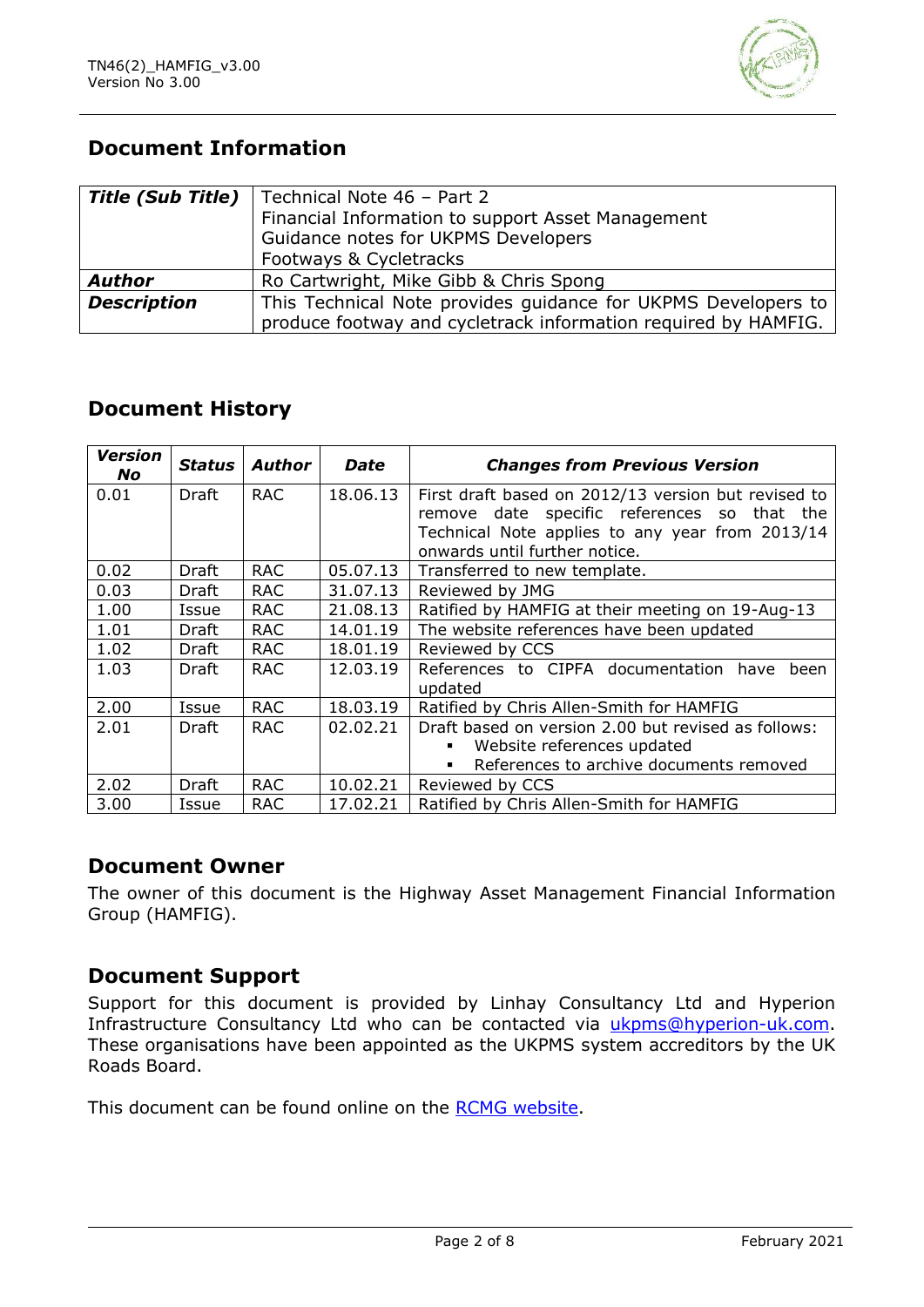

# **Introduction**

This Technical Note provides guidance for UKPMS Developers to allow them to produce various reports for financial information to support asset management as requested by the Highways Asset Management Financial Information Group (HAMFIG).

Part 1 of the Technical Note gives the requirements for carriageways. Part 2 of the Technical Note (this document) gives the requirements for footways and cycletracks (and paved verges where these are differentiated from footways).

This document provides:

- **Changes since the last version**
- **Background Information** on data requirements
- **EXECUMURATED PEPRECIATION requirements for footways, cycletracks and paved** verges
- **. Annual Depreciation** requirements for footways, cycletracks and paved verges
- **Inventory Reporting Requirements** for the contribution to the calculation of the gross replacement cost (GRC) for footways, cycletracks and paved verges

# **Changes since last version**

The website references have been updated and references to archived documents have been removed.

# **Background Information**

The purpose of the HAMFIG reports is to assist with the provision of financial information to support asset management for footways and cycletracks (and paved verges where these are differentiated from footways). The requirements are based on inventory data and on FNS, CVI and DVI condition data. The data are processed using the Automatic Pass.

The Highways Network Asset Code describes an approach which relies on separating footways out into three categories, namely bituminous, concrete modular and other. To use this approach it is therefore important that the data collected provide sufficient information to distinguish between these categories:

- For CVI and DVI the UKPMS pavement type is collected as part of the survey.
- For FNS there are two alternatives:
	- o The data may be collected using a 'known' pavement type (as for CVI and DVI)
	- $\circ$  The data may be collected using the 'unknown' pavement type; if so, the pavement type must be available from elsewhere. Typically this will be from inventory data but it may be from other sources of information.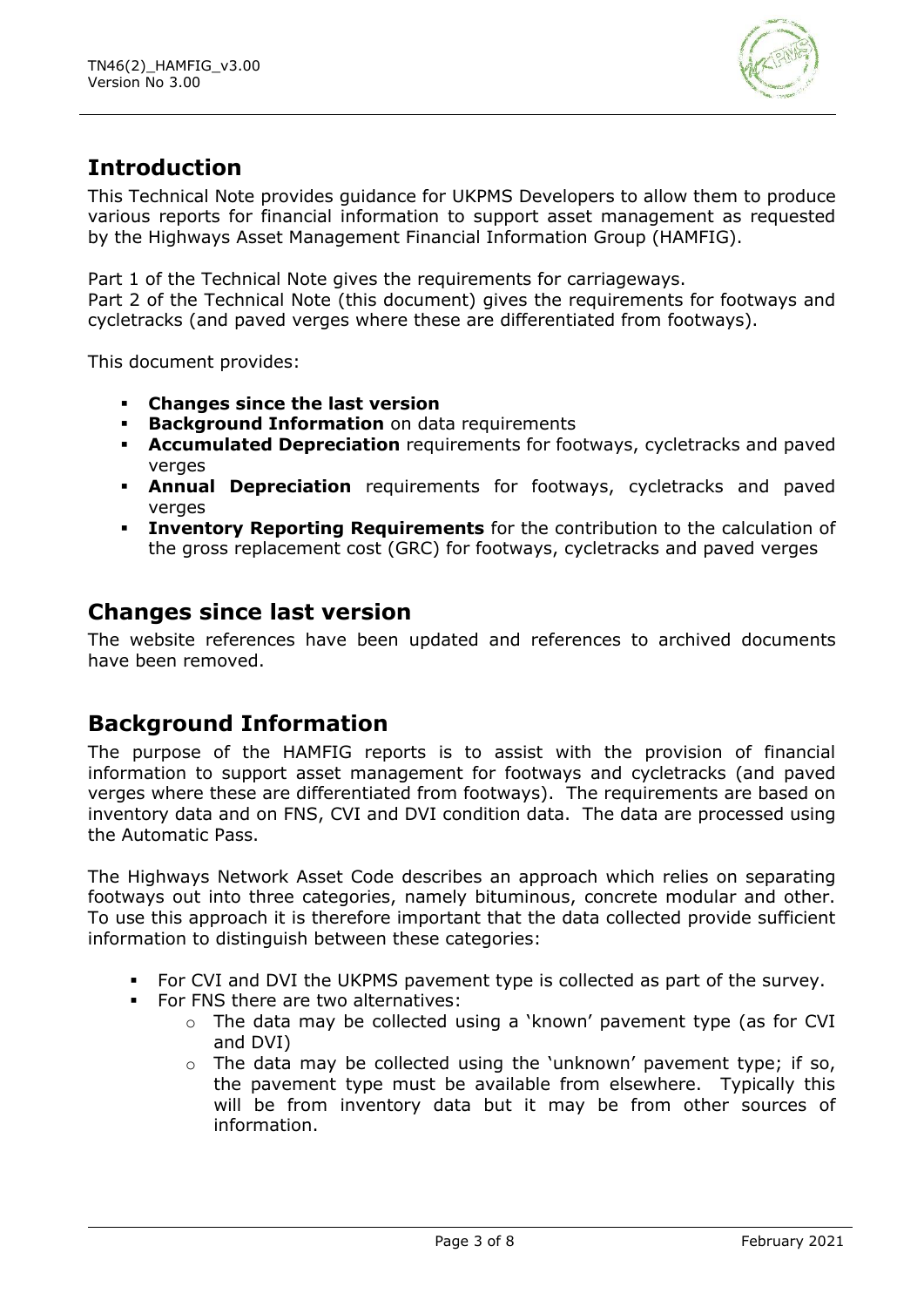

The categories used in the Code do not correspond exactly to the existing UKPMS pavement types (block paved, bituminous, concrete, flagged and unknown). The most appropriate mapping from the UKPMS pavement types to the categories given in the Code will depend on the types of materials used locally and the way in which the UKPMS pavement types have been implemented locally. A typical mapping might be:

| <b>HAMFIG</b>     | <b>UKPMS</b>       |
|-------------------|--------------------|
| <b>Bituminous</b> | <b>Bituminous</b>  |
| Concrete          | <b>Block paved</b> |
| modular           | Flagged            |
|                   | Concrete           |
| Other             | Unknown            |

However, authorities should be able to adapt this to suit local practice.

# **Accumulated Depreciation**

It is recognised that many authorities will not yet have built up full inventory and condition information for all footways (cycletracks and paved verges). UKPMS is, therefore, required to provide generic reports giving coverage (inventory and survey), inventory quantities and treatment quantities. This information may be provided in a single report or via multiple reports which together give the required outputs. These results can then be extracted by the local authority and used in the way which best reflects their local practice.

## *Processing*

The data are processed using an Automatic Pass with RP10.01 or later. The Automatic Pass will typically be required to use data from several years; the dates are entered by the user to allow flexibility with the survey timetable. The Automatic Pass merge method and parameters are set by the user to best reflect their asset management practices.

#### *Running the report*

#### **User Input**

To run the report the user selects:

**•** The Automatic Pass(es) to use

#### **Report Contents**

#### *Footways*

The report contents for footways are as follows:

|                | <b>Ref</b> Description            |
|----------------|-----------------------------------|
|                | Local Authority name              |
|                | Report run time                   |
|                | <b>UKPMS</b> system               |
| $\overline{4}$ | UKPMS system version              |
|                | For each Automatic Pass included: |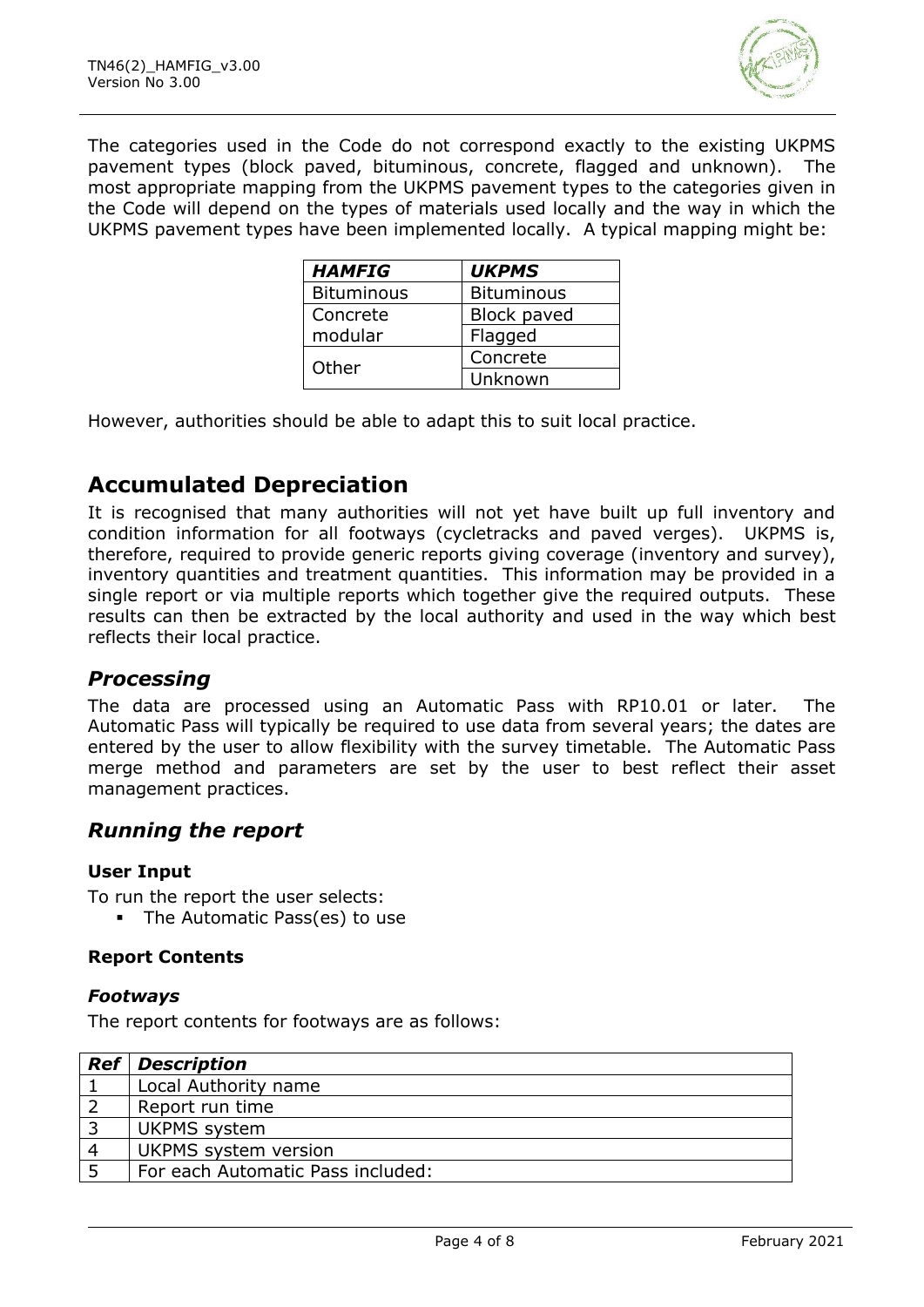

| <b>Ref</b> | <b>Description</b>                                               |
|------------|------------------------------------------------------------------|
|            | a. Run identifier                                                |
|            | b. Rule Set identifier                                           |
|            | c. Run date                                                      |
|            | d. Date range for survey data                                    |
|            | e. Automatic Pass run parameters                                 |
| 6          | For each section footway hierarchy:                              |
|            | a. Network Sections (number, 0dp)                                |
|            | b. Network Length (km, 3dp)                                      |
|            | c. Inventory Coverage – number of sections (number, 0dp)         |
|            | d. Inventory Coverage - length of sections (km, 3dp)             |
|            | e. Survey Coverage - number of sections (number, 0dp)            |
|            | f. Survey Coverage - length of sections (km, 3dp)                |
| 7          | For each feature hierarchy and construction type:                |
|            | a. Inventory Length (km, 3dp)                                    |
|            | b. Inventory Area $(m^2, 0dp)$                                   |
| 8          | For each feature hierarchy, pavement type and generic treatment: |
|            | a. Treatment Length (km, 3dp)                                    |
|            | b. Treatment Area $(m^2, 0dp)$                                   |

#### **Notes:**

- 1. Network Length (Ref 6b) is the sum of the section lengths for all sections in the group
- 2. Inventory Coverage (Ref 6c and 6d) is the number of sections in the group which have any footway inventory records, and the sum of the sections lengths for those sections.
- 3. Survey Coverage (Ref 6e & 6f) is based on those sections which have footway survey data for the Automatic Pass(es) included. It is expressed as a number of sections and as the sum of the section lengths for those sections.
- 4. Inventory Length (Ref 7a) is defined as:

$$
\sum (I_E - I_S)
$$

Where:

 $I<sub>E</sub>$  the Inventory End Chainage,

*I<sup>S</sup>* is the Inventory Start Chainage

and the sum is performed over all footway inventory records in the group

5. Inventory Area (Ref 7b) is defined as:

$$
\sum 0.5^*(I_{\scriptscriptstyle E}-I_{\scriptscriptstyle S})^*(W_{\scriptscriptstyle E}+W_{\scriptscriptstyle S})
$$

Where:

*W<sup>E</sup>* is the Inventory End Width,

*W<sup>S</sup>* is the Inventory Start Width

and the sum is performed over all footway inventory records in the group

6. Treatment Length (Ref 8a) is defined as:

$$
\sum (L_E - L_S)
$$

Where:

*L<sup>E</sup>* the Defect Length End Chainage,

*L<sup>S</sup>* is the Defect Length Start Chainage

and the sum is performed over all footway defect lengths in the group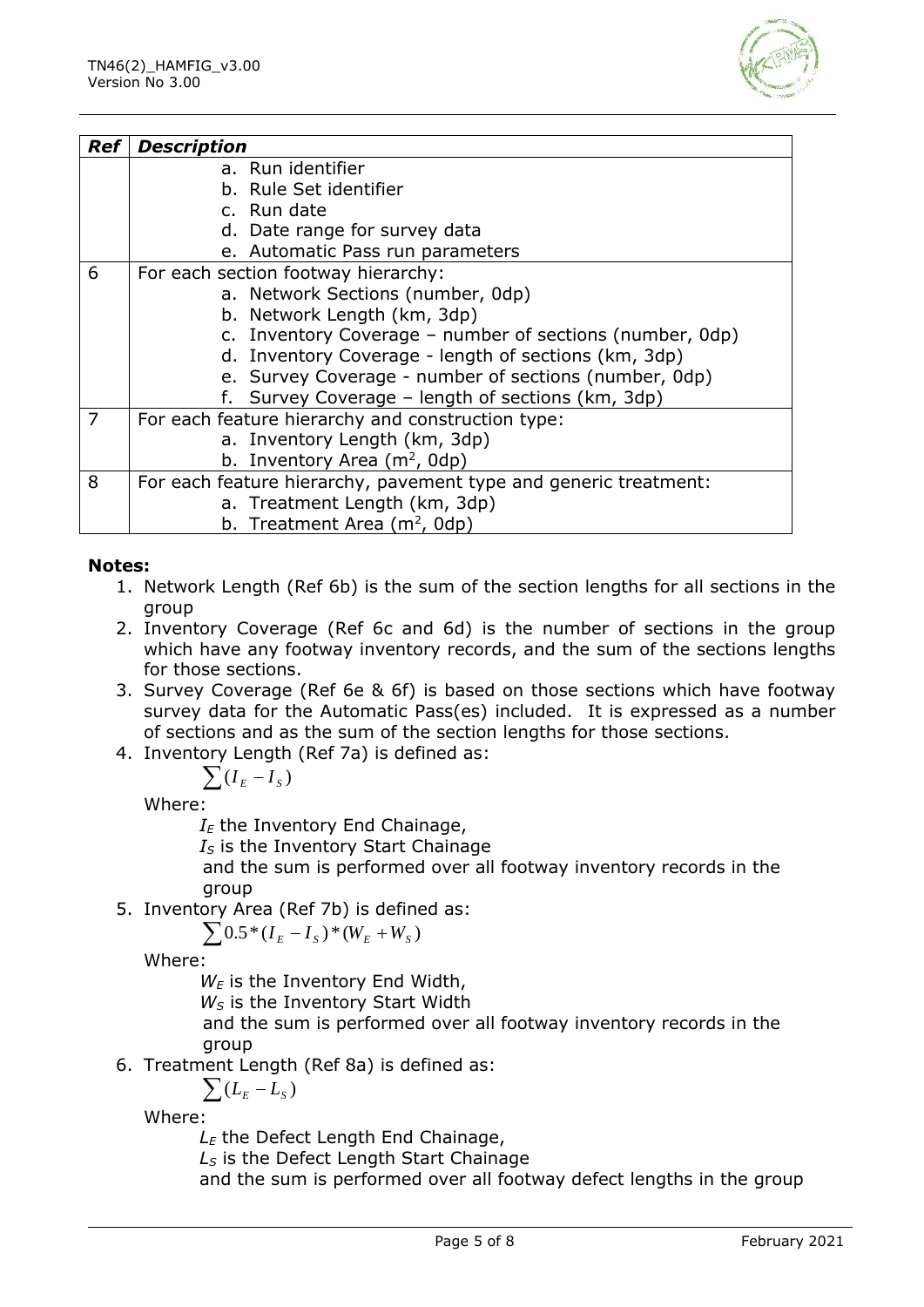

7. Treatment Area (Ref 8b) is defined as:

$$
\sum(A)
$$

Where:

*A* the quantity of treatment for the defect length

- and the sum is performed over all footway defect lengths in the group 8. UKPMS contains two attributes connected with footway hierarchy. The first is the 'footway hierarchy' attribute which stored at the section level. This provides a default footway hierarchy used if no hierarchy information is available from the footway inventory. This attribute is used for the network figures (Ref 6) because these figures include sections without footway inventory. For the Inventory Length and Inventory Area (Ref 7) the more detailed inventory attribute 'feature hierarchy' is available and is used to define the groups. And similarly, for the Treatment Length and Treatment Area (Ref 8) the defect length attribute 'feature hierarchy' is used to define the groups. This attribute is populated using the inventory attribute 'feature hierarchy' where available; where this isn't available then the section 'footway hierarchy' is assigned to the defect length 'feature hierarchy' as a default.
- 9. Some treatment rules in UKPMS trigger multiple generic treatments. For example, in RP10.01 there is a treatment rule for bituminous footways which triggers a treatment of 'Surface Improvement' plus 'Localised Treatment'. It is recognised that each UKPMS system may handle this situation differently. For some systems the defect length will contribute to the treatment length and treatment area just once i.e. to one of these generic treatment groups (or perhaps to a composite generic treatment heading); while for other systems the defect length will contribute to both generic treatment groups. Either approach is acceptable, but the report must indicate clearly which approach is being used so that the user can interpret the results appropriately.

#### *Cycletracks (and paved verges)*

Similar reports are required for cycletracks (and paved verges) but here the requirements are somewhat simpler as there is no requirement to subdivide by hierarchy. The report contents for cycletracks (and paved verges) are:

| <b>Ref</b>     | <b>Description</b>                |
|----------------|-----------------------------------|
| -1             | Local Authority name              |
| 2              | Report run time                   |
| $\overline{3}$ | <b>UKPMS</b> system               |
| $\overline{4}$ | UKPMS system version              |
| -5             | For each Automatic Pass included: |
|                | a. Run identifier                 |
|                | b. Rule Set identifier            |
|                | c. Run date                       |
|                | d. Date range for survey data     |
|                | e. Automatic Pass run parameters  |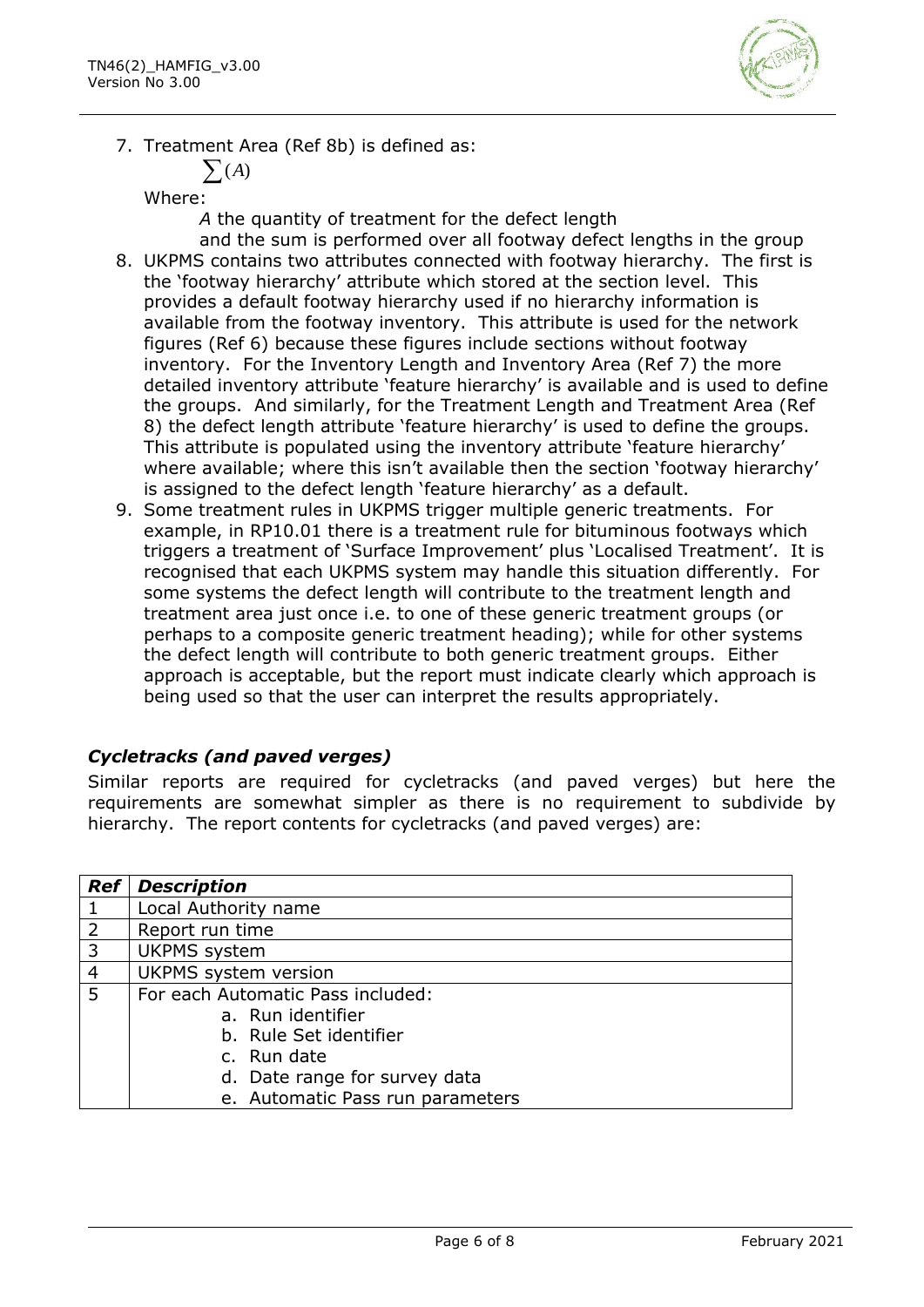

| <b>Ref</b> | <b>Description</b>                                       |
|------------|----------------------------------------------------------|
| 6          | For the whole network:                                   |
|            | a. Network sections (number, 0dp)                        |
|            | b. Network Length (km, 3dp)                              |
|            | c. Inventory Coverage - number of sections (number, 0dp) |
|            | d. Inventory Coverage - length of sections (km, 3dp)     |
|            | e. Survey Coverage - number of sections (number, 0dp)    |
|            | f. Survey Coverage - length of sections (km, 3dp)        |
| 7          | For each construction type:                              |
|            | a. Inventory Length (km, 3dp)                            |
|            | b. Inventory Area $(m^2, 0dp)$                           |
| 8          | For each pavement type and generic treatment             |
|            | a. Treatment Length (km, 3dp)                            |
|            | b. Treatment Area ( $m2$ , 0dp)                          |

# **Annual Depreciation**

## *Report Calculations*

For bituminous footways the calculation of annual depreciation is based on a life cycle approach. Currently UKPMS does not contain functionality to support this but this may be developed in the future.

For modular footways the annual depreciation is evaluated by considering the area of footway needing treatment at the previous reporting date and comparing this with the area needing treatment at the current reporting date. The difference in area is then multiplied by the current cost rate. The report described above in **Accumulated Depreciation** also provides the information required for this calculation. By processing the condition data using appropriate date ranges the area requiring treatment can be obtained first for the previous reporting date and then for the current reporting date.

# **Inventory Reporting Requirements (GRC)**

The HAMFIG requirement is for reports based on inventory data. This information may then be copied to an external spreadsheet (published as supporting material to the Highways Network Asset Code) and used to calculate the Gross Replacement Cost (GRC) for footways and cycletracks.

Separate reports are required for footways, cycletracks and paved verges.

## *Network Grouping*

The inventory results are split into groups. The user must be able to define the groups interactively when running each report, using up to three of the following attributes:

#### **Section**

- o Road hierarchy
- o Urban or Rural